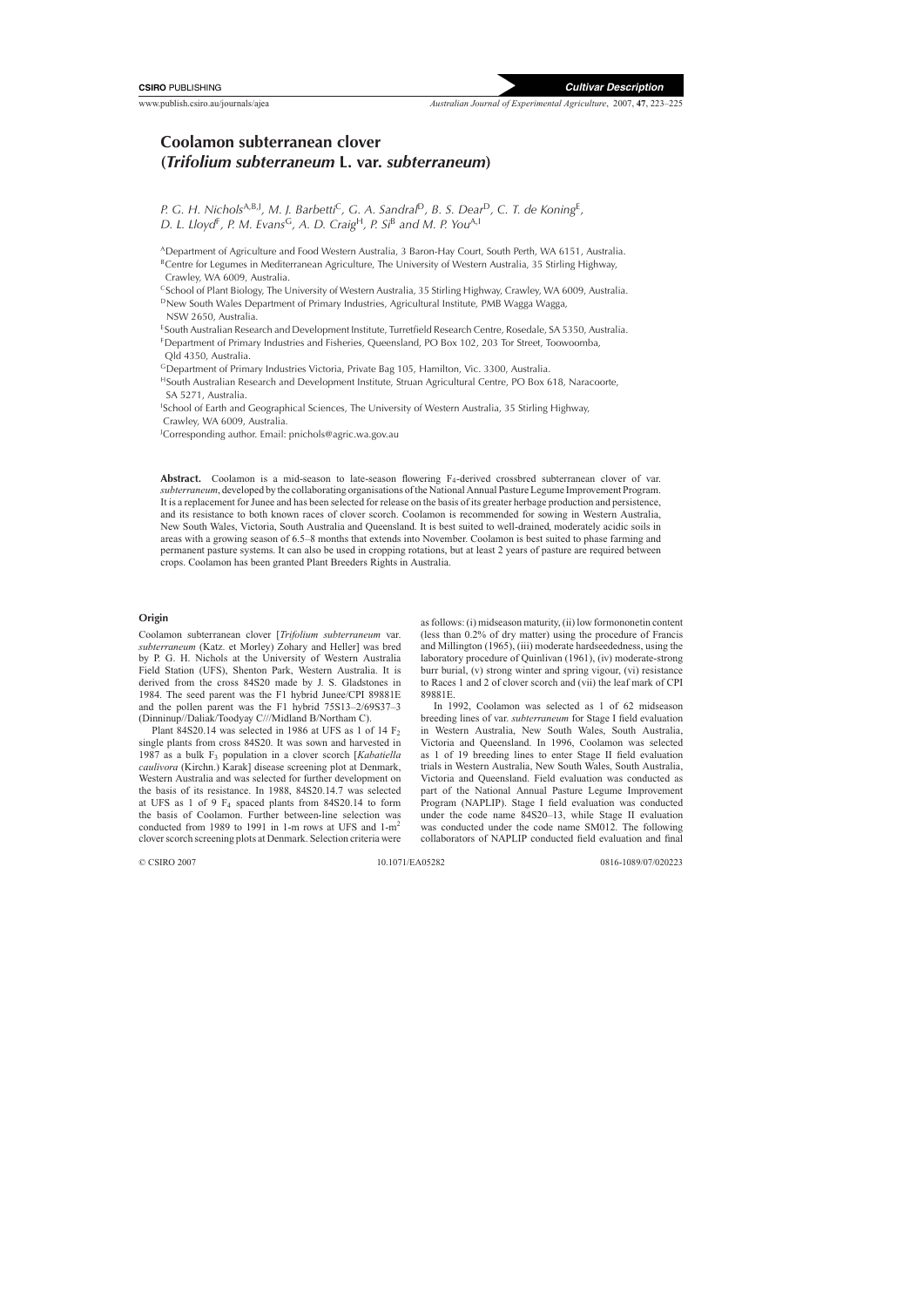selection of Coolamon: P. G. H. Nichols and P. Si (Department of Agriculture and Food Western Australia), G. A. Sandral and B. S. Dear (New South Wales Department of Primary Industries), A. D. Craig and C. T. de Koning (South Australian Research and Development Institute), P. M. Evans (Department of Primary Industries Victoria) and D. L. Lloyd (Department of Primary Industries and Fisheries, Queensland). M. J. Barbetti, D. J. Gillespie and M. P. You (Department of Agriculture and Food Western Australia) conducted screening for disease resistance. D. J. Gillespie conducted screening for redlegged earth mite [*Halotydeus destructor* (Tucker)] resistance. P. G. H. Nichols and P. F. Smith (Centre for Legumes in Mediterranean Agriculture) conducted hardseed screening. The University of Western Australia conducted isoflavone analyses.

Coolamon was selected for release as a new cultivar in 2000. Selection was based on resistance to Races 1 and 2 of clover scorch, strong regeneration capacity, high winter and spring herbage production and high production and maintenance of seed reserves. The population for cultivar release was derived from 30 uniform plants selected in 2001. Coolamon is recommended for registration by the collaborating organisations of NAPLIP. It has been granted Plant Breeders Rights in Australia and is described in [Nichols \(2005\). T](#page-2-0)he Department of Agriculture and Food Western Australian will maintain breeders' seed.

Coolamon is named after the town of the same name in southern New South Wales.

## **Morphological description**

Coolamon has a distinctive leaf mark inherited from its CPI 89881E parent. Leaves produced early in the season have broad, pale green A3 arms (Nichols *et al*[. 1996\) w](#page-2-0)ith no central crescent. However, a pale green central C<sub>2</sub> crescent [\(Nichols](#page-2-0) *et al.* 1996) extending halfway to the leaf margins, is also present in leaves produced later in the season. Leaves have no anthocyanin flush but have occasional flecks. Indentation of the distal margin is moderately strong. Stipules commonly have red veins under closed canopies, while calyx tubes have no pigmentation. Petioles, peduncles and stems (runners) are all glabrous, while leaflet upper surfaces are weakly pubescent. Seed colour is black, with about 130 000 seeds per kg when grown under ideal conditions. Further descriptions and photographs of distinguishing features are given in [Nichols \(2005\) a](#page-2-0)nd Nichols and Barbetti (2005).

#### **Agronomic characters**

Coolamon is a mid-season to late-season flowering variety, according to the terminology of Nichols *et al*[. \(1996\).](#page-2-0) In Perth, it flowers about 131 days after sowing in early May, a few days later than both Junee and Woogenellup and about 9 days earlier than Goulburn [\(Nichols 2004\).](#page-2-0)

Formononetin content in fresh leaves of spaced Coolamon plants is about 0.06% of dry matter ([Nichols 2005\),](#page-2-0) indicating a low potential to cause sheep infertility problems. The levels of genistein and biochanin A are about 2.4 and 0.5% of dry matter, respectively [\(Nichols 2005\).](#page-2-0)

Coolamon is moderately hardseeded for its maturity. Over 6 seasons, Coolamon seeds derived from 1-m single rows averaged

42% hardseed after 16 weeks in a 15/60◦C cabinet, using the standard laboratory procedures of [Quinlivan \(1961\), w](#page-2-0)hile York, Junee, Seaton Park and Woogenellup had 58, 32, 25 and 5% hardseed, respectively. Laboratory results from spaced plants ([Nichols 2005\)](#page-2-0) showed hardseededness of Coolamon was not significantly different from Junee, but greater than Woogenellup. With this level of hardseededness, Coolamon can be used in cropping rotations, but at least 2 years of pasture are required between crops for reliable persistence.

Coolamon is highly resistant to both Race 1 and Race 2 of clover scorch disease caused by *Kabatiella caulivora*. Coolamon had a disease severity rating of 0.0 in a Race 1 field screening trial at Mt Barker, Western Australia, compared with scores for Seaton Park, York, Junee, Goulburn and Daliak of 7.0, 5.0, 3.0, 3.0 and 2.5, respectively (increasing disease severity scale of 0–10). In a Race 2 screening trial at Condingup, Western Australia, Coolamon had a disease severity rating of 1.0, compared with Goulburn with 0.3, Daliak with 4.4, York with 6.6, Junee with 6.5 and Seaton Park with 7.1 (increasing disease severity scale of 0–10) (You *et al*[. 2005](#page-2-0)*a*).

Coolamon is resistant to cercospora leafspot (*Cercospora zebrina* Pass.). Inoculated field plots of Coolamon suffered no leaf collapse, while its cercospora leafspot incidence score was similar to Junee and Denmark, but less than Mt Barker, Esperance, Seaton Park and Dalkeith [\(Barbetti and Nichols](#page-2-0) 2005*a*).

Coolamon has some susceptibility to leaf rust (*Uromyces trifolii-repentis* Liro). Inoculated field plots of Coolamon had a high rust incidence and its disease severity score of 6.0 (increasing disease incidence scale of  $0-10$ ) was more than Mt Barker and similar to Denmark, but less than Seaton Park, York and Green Range [\(Barbetti and Nichols 2005](#page-2-0)*b*). Field observations also indicate that Coolamon is susceptible to powdery mildew (*Erysiphe polygonii* DC), but less so than Junee. This suggests that Coolamon may suffer herbage and seed production losses from both leaf rust and powdery mildew under ideal epidemic conditions in disease prone areas when paddocks remain ungrazed for extended periods in the spring.

Coolamon is moderately resistant to Race 001 and susceptible to Race 173 [formerly known as Race 0 and Race 1, respectively, and recently re-coded by You *et al*[. \(2005](#page-2-0)*d*)], two of the most widespread races of root rot caused by *Phytophthora clandestina* [Taylor, Pascoe a](#page-2-0)nd Greenhalgh (You *et al*[. 2005](#page-2-0)*b*). It is more resistant to Race 001 than Woogenellup, has similar resistance to Urana, but is less resistant than Seaton Park, York, Goulburn, Riverina and Junee. Coolamon is as susceptible to Race 173 as Woogenellup, Urana, Dalkeith, Goulburn and York, but is more susceptible than Seaton Park, Riverina, Denmark and Junee. Some production losses from Phytophthora root rot could occur in disease prone areas.

Coolamon is moderately susceptible to root rots caused by *Pythium irregulare* Buisman and *Fusarium avenaceum* (Fr.) Sacc. You *et al*[. \(2005](#page-2-0)*c*) showed Coolamon suffered similar *Pythium* tap root rot damage to Dalkeith, Woogenellup and Trikkala but more damage than York, Riverina, Seaton Park, Junee, Goulburn, Denmark and Urana. Lateral root rot damage comparisons were generally similar. You *et al*[. \(2005](#page-2-0)*c*) also showed Coolamon suffered similar *Fusarium* tap and lateral root rot damage to all cultivars tested. For both diseases,